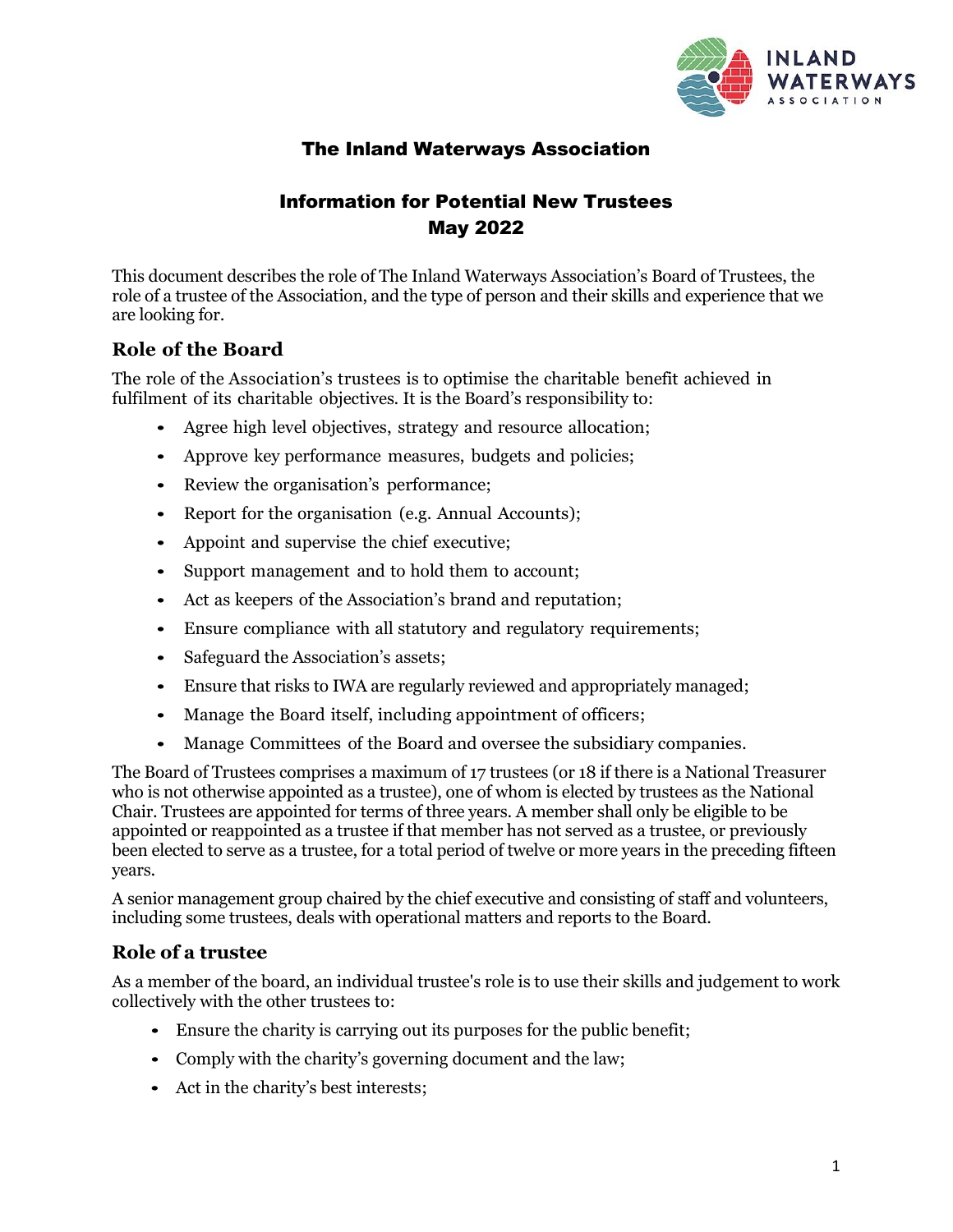

- Manage the charity's resources responsibly;
- Act with reasonable care and skill;
- Ensure the charity is accountable.

Trustees are expected to undertake further roles including acting as ambassadors for the Association, including amongst their own personal contacts, and becoming involved in our national work to protect and restore the inland waterways.

For more information about the responsibilities and duties of individual national officers, trustees in general, regions, branches and each of the national committees, please contact the chief executive.

## **Person specification**

The qualities required of trustees are described in the Code of Conduct and the Volunteer Agreement. Furthermore, the Association is looking for:

Essential

- A passion to support and regenerate Britain's navigable rivers and canals as places for leisure, living and business;
- A willingness to commit time to the Association's work, including time outside of the board meetings;
- An ability to think strategically;
- An ability to express clear views and exercise sound judgment in a collegiate environment.

Desirable (i.e. each trustee should have at least some of these)

- Experience of organisations, particularly charities, and what makes them tick;
- Strong networks and a willingness to use them on behalf of the Association;
- Experience at a strategic level, ideally as non-executive director or trustee;
- An ability to understand financial information;
- Sufficient and diverse experience to hold management to account;
- Willingness to represent IWA externally at meetings and events;
- An ability to think laterally;
- Dynamic and creative abilities to drive issues forward.

### **Relevant Background Reading**

The Charity Commission publishes a range of guidance that is essential reading for existing trustees and anyone considering becoming a trustee. The most important of these are

CC3 – The Essential Trustee – What you need to know [https://www.gov.uk/government/publications/the-essential-trustee-what-you-need-to-know](https://www.gov.uk/government/publications/the-essential-trustee-what-you-need-to-know-cc3)[cc3](https://www.gov.uk/government/publications/the-essential-trustee-what-you-need-to-know-cc3)

CC30 – Finding New Trustees <https://www.gov.uk/government/publications/finding-new-trustees-cc30>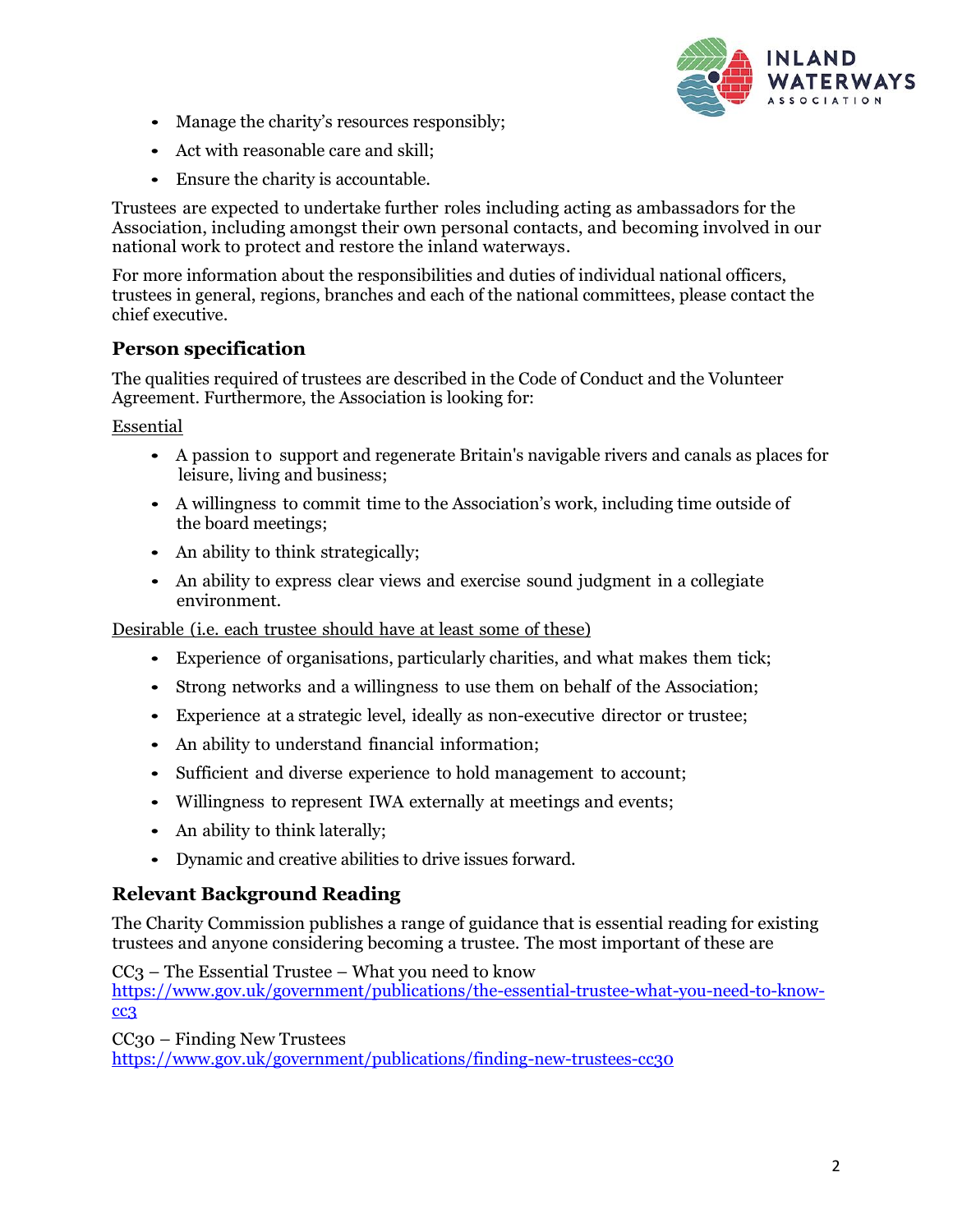## **IWA's Code of Conduct for Trustees**

## **Introduction**

1. Trustees have legal duties and responsibilities. The most important of these are summarised in the Charity Commission's leaflet **The Essential Trustee – What You Need to Know** [\(https://www.gov.uk/government/publications/the-essential-trustee-what-you-need-to-know-cc3\)](https://www.gov.uk/government/publications/the-essential-trustee-what-you-need-to-know-cc3). The directors of a charitable company (such as IWA) are charity trustees and have duties under company law as well as charity law.

2. This Code of Conduct is not a list of trustees' legal duties, although many of the elements of the Code are based on legal principles. The conduct and practices recommended in this Code go beyond what the law requires in some respects but they are nevertheless fully consistent with the law.

### **Purpose of a Code of Conduct**

3. To set out the relevant standards expected of trustees in order to maintain the highest standards of integrity and stewardship; to ensure that the Association is effective, open and accountable; and to ensure a good working relationship with the chief executive and other employees.

## **The Code**

## *General*

4. Trustees must act with probity, due prudence and should consider taking professional advice on any matter of significance to the Association where they do not have expertise themselves.

5. Trustees must administer the organisation and all its assets in the interest of current, potential and future beneficiaries (i.e. the inland waterways, and the general public).

6. Trustees should hold themselves accountable to the Association's stakeholders, including the public, for (a) the Board of Trustees' decisions, (b) the performance of the trustees, individually and collectively, and (c) the performance of the Association.

7. Except where legally authorised, trustees must not gain financial or other material benefit for themselves, their families or their friends from their trusteeship of the Association. The Board of Trustees should ensure that there are clear written policies on claiming of expenses by trustees.

8. Trustees must not place themselves under any financial or other obligation to outside individual organisations that might influence them in their performance of their duties as trustees.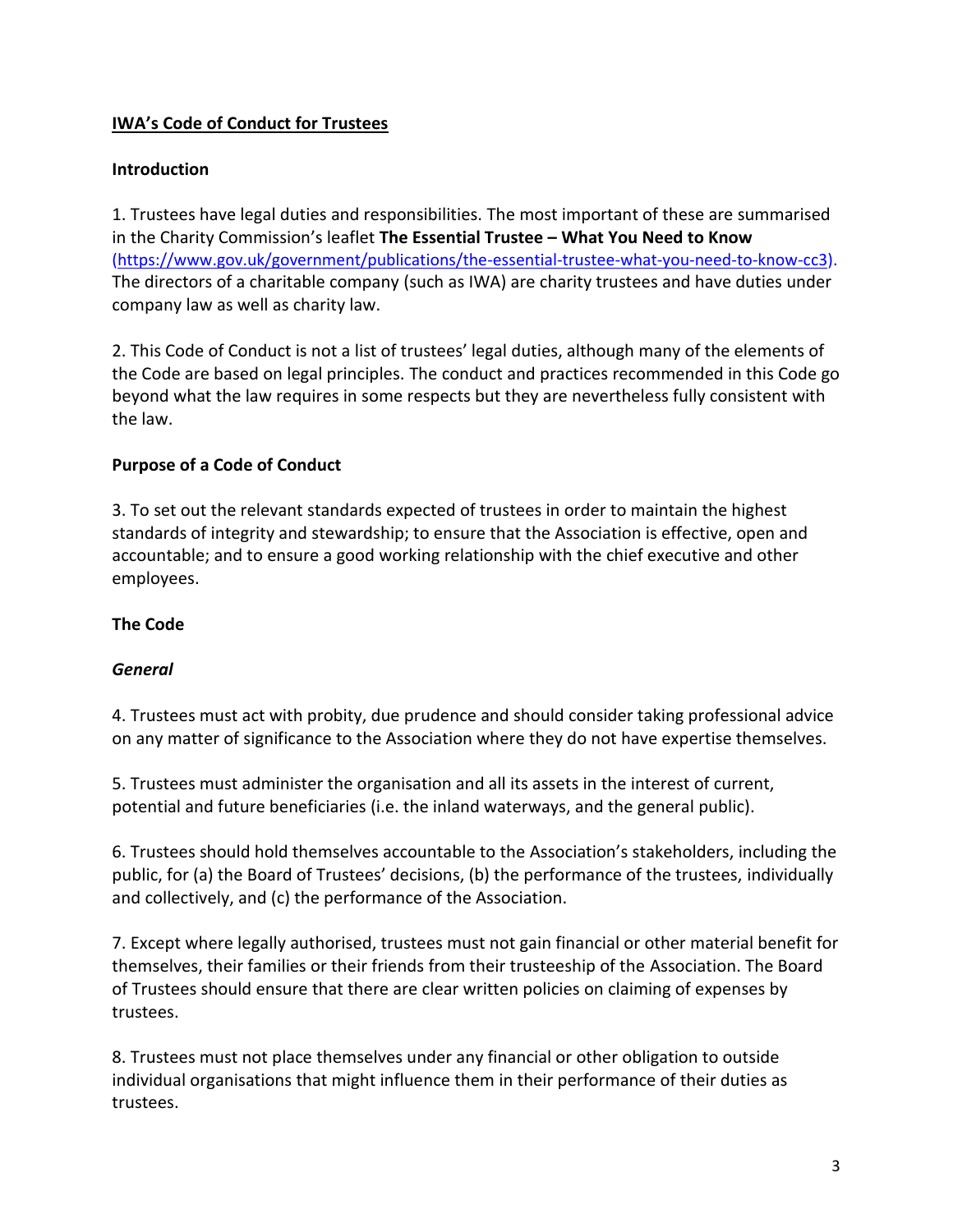9. Trustees should conduct themselves in a manner which does not damage or undermine the reputation of the Association, or its employees or volunteers, individually or collectively, and should not take part in any activity which is in conflict with the objects or which might damage the reputation of the Association.

10. Trustees should make decisions together and take joint responsibility for them. The extent to which any one trustee or a small group of trustees is empowered to speak for or take action on behalf of the Association or the Board of Trustees must (subject to any specific constitutional rules) be a matter for all trustees to decide together. Such decisions must be recorded.

## *Responsibilities*

11. Trustees must, with the help of the chief executive and other senior employees, formulate and review regularly the Association's vision, values and long-term strategy, as well as policies for its fulfilment. They should also set and agree targets and evaluate performance against them.

12. With the guidance of the chief executive, finance manager and appropriate professional advisors, trustees must ensure that the Association complies with regulatory and statutory requirements and must exercise overall control over its financial affairs to ensure the financial stability of the Association. In addition to compliance with statutory requirements, trustees should have a commitment to the development and implementation of good practice.

13. Trustees must be familiar with, and keep under regular review, the rules and constitution of the Association. Any changes must be made in accordance with constitutional and legal requirements.

14. Trustees should safeguard the Association's good name, its assets and ensure the proper investment of the Association's funds.

15. Trustees should be familiar with the Association's activities and, where appropriate, visit events, activities and meetings to gain experience and first-hand knowledge.

## *Meetings of the Board of Trustees*

16. Trustees must strive to attend all meetings of the Board of Trustees, ensuring that they prepare for and contribute appropriately and effectively.

17. Trustees should bring a fair and open-minded view to all discussions of the Board of Trustees and should endeavour to ensure that all decisions are made in the charity's best interests.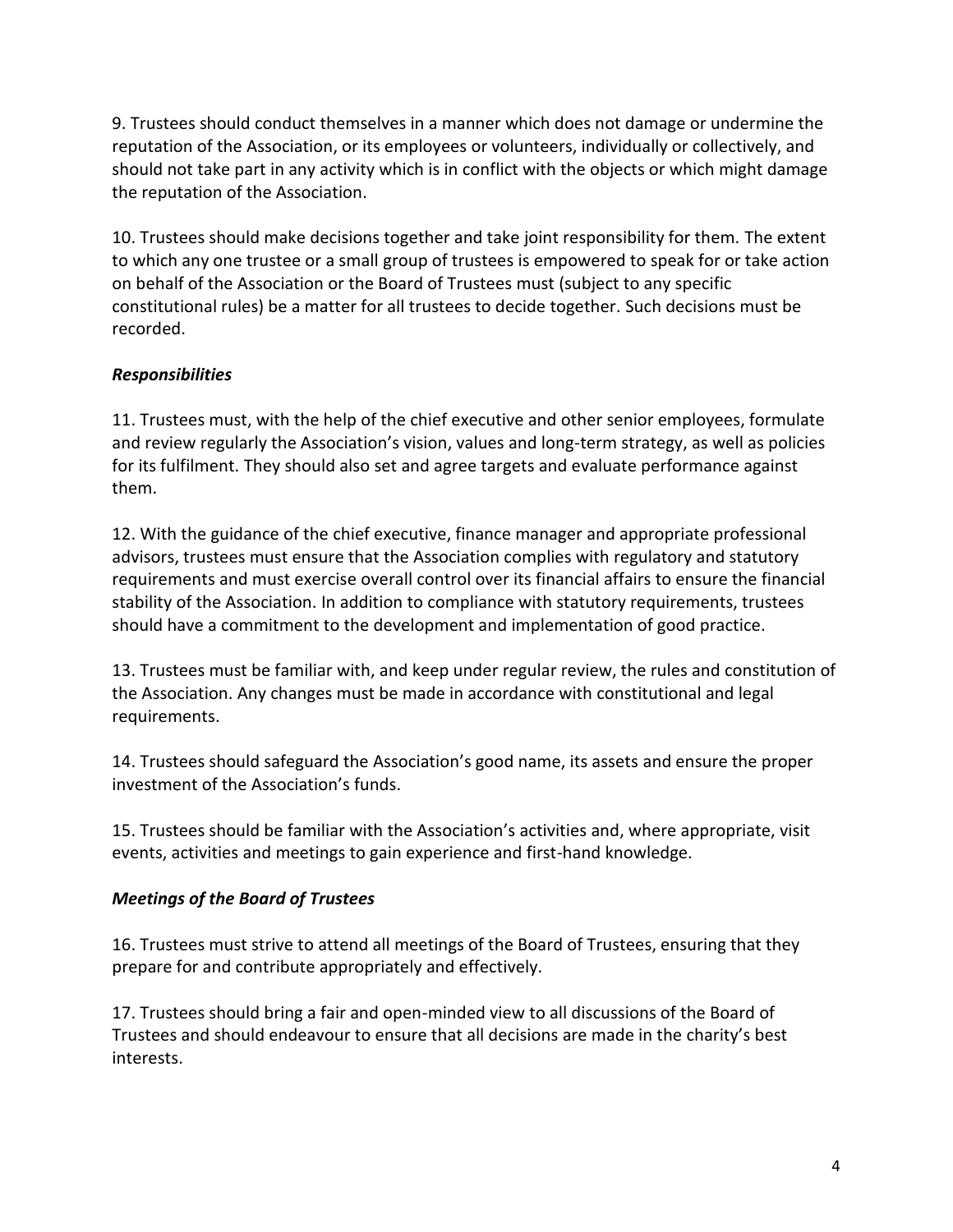18. Trustees must aim to foresee and avoid conflicts of interest. Where one arises, trustees must at once declare the interest and absent themselves from any discussion by other trustees, unless requested by the other trustees to remain in attendance for purposes of questioning, and must not participate in any vote on the matter. Any transaction under which trustees would benefit either directly or indirectly must have proper legal authority (e.g. approval from the Charity Commission). Issues that might affect, or benefit, a broad range of people (e.g. all boat-owners) are not considered conflicts of interest for this purpose.

19. Confidential information or material (relating to members, employees, volunteers, commercial business, etc) provided to, or discussed at a meeting of the trustees must remain confidential and within the confines of the Board of Trustees, and must not be discussed outside.

## *Employees and Volunteers*

20. Trustees must ensure there is a clear understanding of the scope of authority delegated to the chief executive, and of the scope of the work and authorities delegated to committees and officers of the Association.

21. Policies and strategies agreed by trustees should be expressed in unambiguous and practical terms, so that the chief executive, other employees and volunteers responsible for implementing those policies are clear what they need to do. Directions given to the chief executive, employees and volunteers should come from, or on behalf of, the Board of Trustees as a whole.

22. Trustees should appoint the chief executive and act fairly and in accordance with good employment and equal opportunities principles in making decisions affecting the appointment, recruitment, professional development, appraisal, remuneration and discipline of the chief executive and other employees.

23. Trustees should appoint members of national committees and the boards of subsidiary companies and act fairly and in accordance with equal opportunities principles in making decisions affecting the appointment, recruitment, development, appraisal and discipline of all voluntary officers of the Association and, where appropriate, its subsidiary companies.

24. Trustees must understand, accept and respect the difference in roles between the Board of Trustees, the chief executive and other senior employees and officers of the Association, ensuring that the Board of Trustees, the chief executive, other officers of the Association and other senior employees work effectively and cohesively for the benefit of the Association, and develop a mutually supportive and loyal relationship.

25. Having given the chief executive and others delegated authority, trustees should be careful – individually and collectively – not to undermine it by word or action.

*Approved by Trustees - April 2017*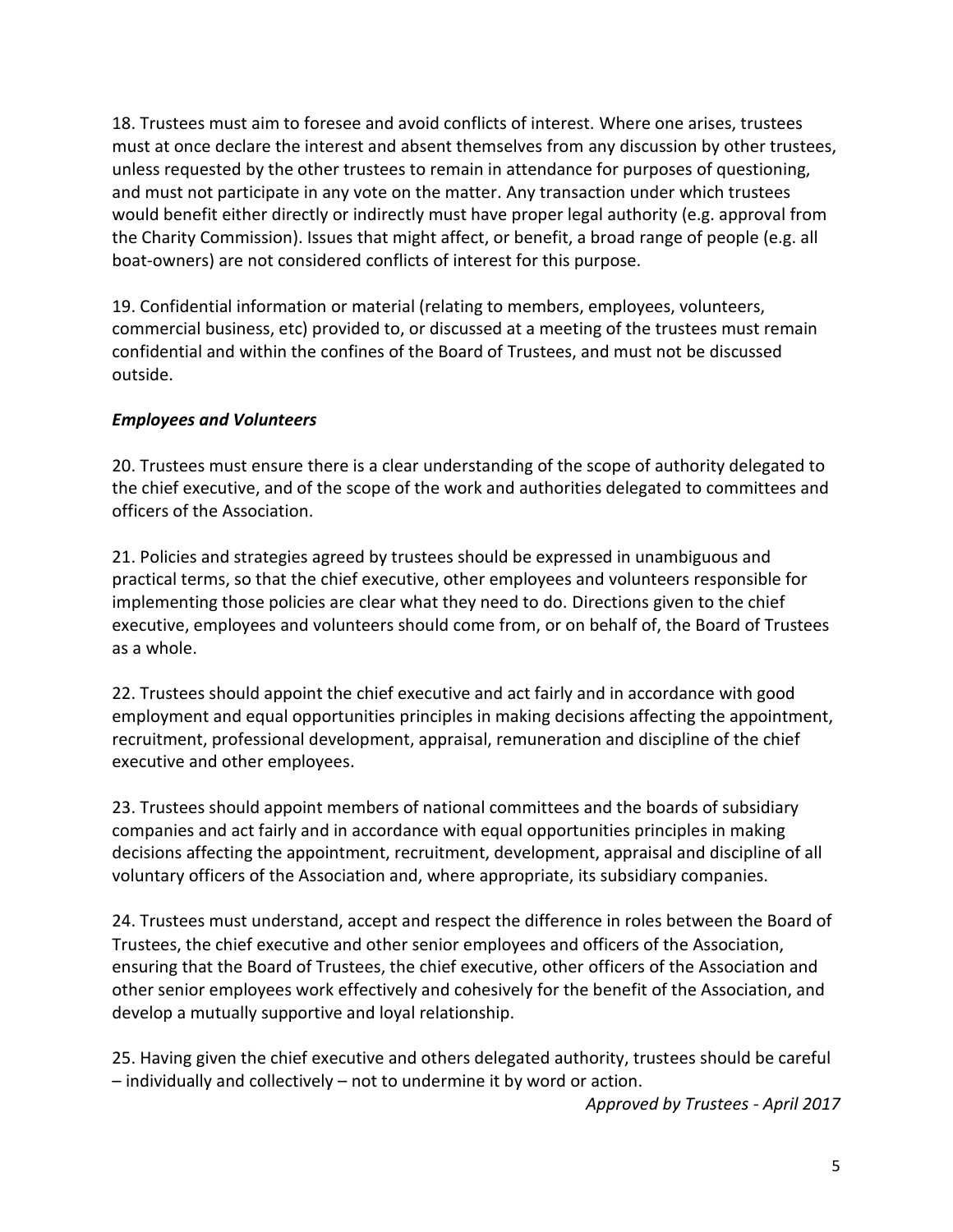

# IWA VOLUNTEER AGREEMENT

Volunteers are at the very heart of the Inland Waterways Association. As an IWA volunteer you are an important and valued ambassador of our organisation, often acting as the face of IWA for our members, supporters and prospective new members.

At IWA our vision is to achieve a thriving, growing network of sustainable inland waterways for everyone. To accomplish this, we ask everyone involved in IWA to commit to working together in positive and supportive ways, across all levels of the organisation. We call this approach 'One IWA'.

Underpinning the One IWA ethos, including how we approach our work, make decisions and interact with each other on a day-to-day basis, are three core values:

**Passion:** we use our spirit and enthusiasm for the waterways to drive us and inspire others.

**Professionalism:** we listen, collaborate and interact with each other with respect and understanding.

**Trust:** we trust each other to deliver our shared objectives and the IWA's vision.

As a volunteer, you are an integral and valued part of IWA, and we will do our best to ensure your experience is enjoyable and rewarding. In return we ask that all volunteers agree to appropriate standards of personal conduct. To explain how this works in a bit more detail:

### **For each volunteer, IWA will…**

- 1. **Welcome you.** We'll provide an induction to explain what you will be doing, your time commitments, and an overview of who's who within the organisation; a volunteer journey allowing you to explore other opportunities within IWA, and a clear route out if you choose no longer to be involved; and regular communications updating you of any changes and developments that affect you.
- 2. **Respect you.** We will always treat you with respect, courtesy and professionalism, try to manage any problems you might have as soon as possible, and, if we are unable to do this, keep you regularly informed.
- 3. **Support you.** We will provide you with a safe and healthy working environment; give relevant training for the tasks that we ask you to carry out; pay expenses at the appropriate rate where possible and where pre-agreed; and provide appropriate insurance cover for you whilst undertaking voluntary work approved and authorised by IWA.

#### **As a volunteer we ask you to…**

- 4. **Support IWA**. Act as a good ambassador of IWA and in a manner that protects the reputation of the organisation
- 5. **Respect others.** Embrace a culture of teamwork and respect, treating everyone equally regardless of age, disability, gender reassignment, marriage or civil partnership, pregnancy and maternity, race, religion or belief, sex, sexual orientation; assume the best intentions of others, understanding that we are all working together to make the waterways better; be respectful in any communications, fostering a positive working environment.
- 6. **Take responsibility.** Support and undertake work to further IWA's objectives, noting and following IWA policies and procedures.

Thank you again for your support, and for everything you do for IWA.

Version 20210622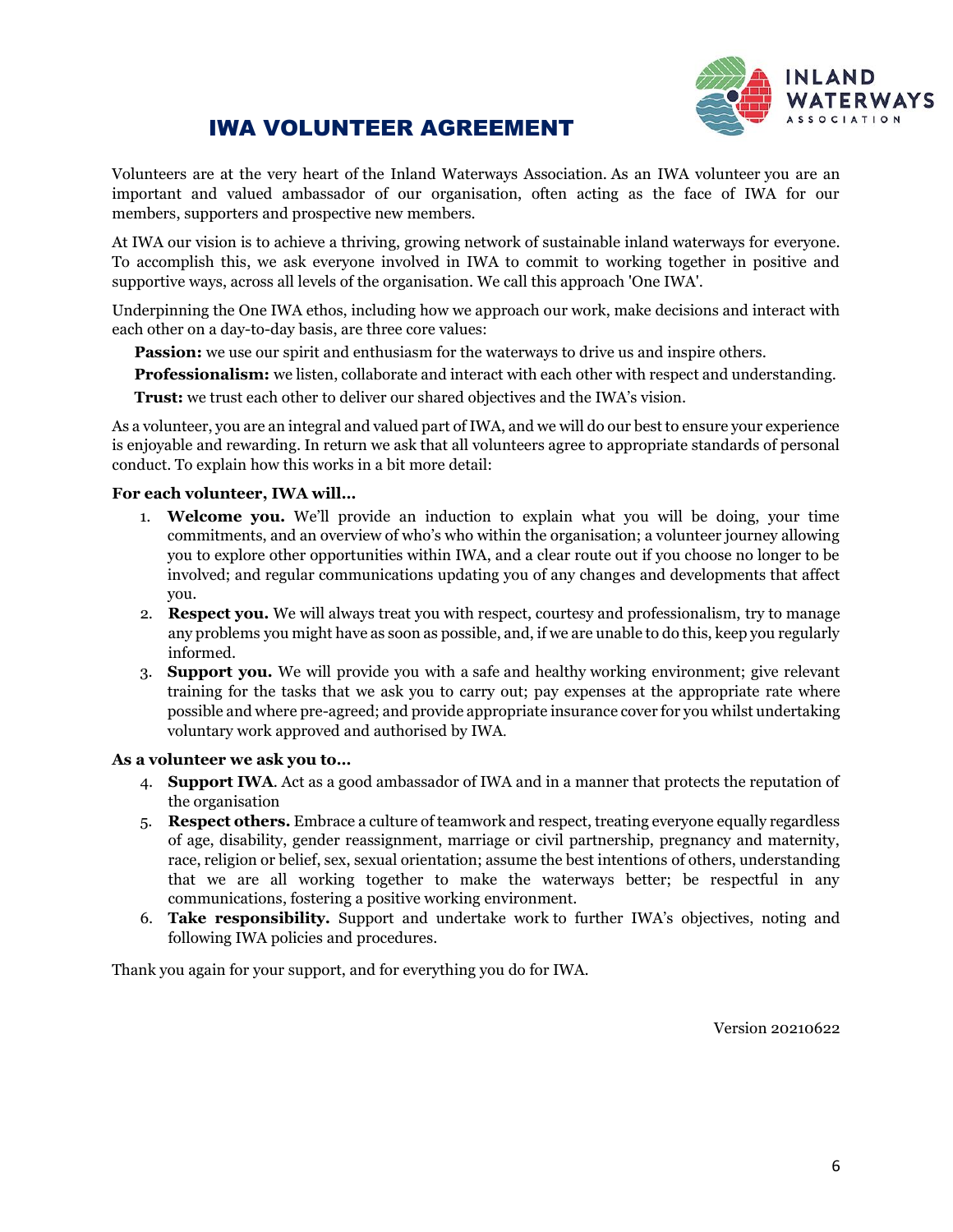

# The Inland Waterways Association

# Further Information for Prospective Trustees

## **Responsibility of Trustees/Directors**

The Inland Waterways Association is a charitable company, limited by guarantee. The members of its Board of Trustees, who are the directors of the company, have responsibilities as charity trustees under charity and trust law, as well as responsibilities as directors under company law. The Association has three subsidiary trading companies: Inland Waterways Enterprises Ltd and Waterways Recovery Group Ltd (neither of which trade at present, but are maintained to protect the names) and Essex Waterways Ltd. Essex Waterways Ltd is managed by its own board of directors, and IWA trustees maintain ultimate control by the appointment of these directors.

The day-to-day responsibility for managing the Association is delegated to the chief executive.

## **Meetings**

At present, the Association's trustees meet as a group at least six times a year, to help enable them to fulfil their responsibility to govern and supervise the Association. Full trustee meetings primarily help set policy, agree strategic direction and monitor the progress of plans.

## **Finance Committee**

Financial governance is a responsibility of trustees. The overall purpose of Finance Committee is to assist trustees in their duty to supervise the broad direction of the Trust's financial affairs. Finance Committee also acts as an audit committee and as an Investment Committee, having a separate sub-committee, the Investment Working Group.

## **Meetings**

Since early 2020 trustees have mostly met by Zoom. Going forward a mix of Zoom and faceto-face meetings is anticipated.

## **Induction and Training**

An appropriate programme of induction will be created for each trustee.

## **Payments to Trustees**

It is a basic principle of charity law that trustees should not be placed in a position where there could be a conflict between trusteeship and their own personal interests, nor should they derive any personal benefit from their work as trustees.

Trustees are not, however, expected to contribute at their own expense, and they are entitled to reclaim reasonable out of pocket expenses to cover necessary travel, accommodation, telephone, postal costs, and authorised attendance at meetings, waterways events where they are representing the Association, conferences, seminars or training events. Normally, payment will only be made against receipts.

Some trustees prefer not to claim any expenses, regarding it as another way of supporting the Association. We suggest, however, that it avoids embarrassment if all trustees do claim for all